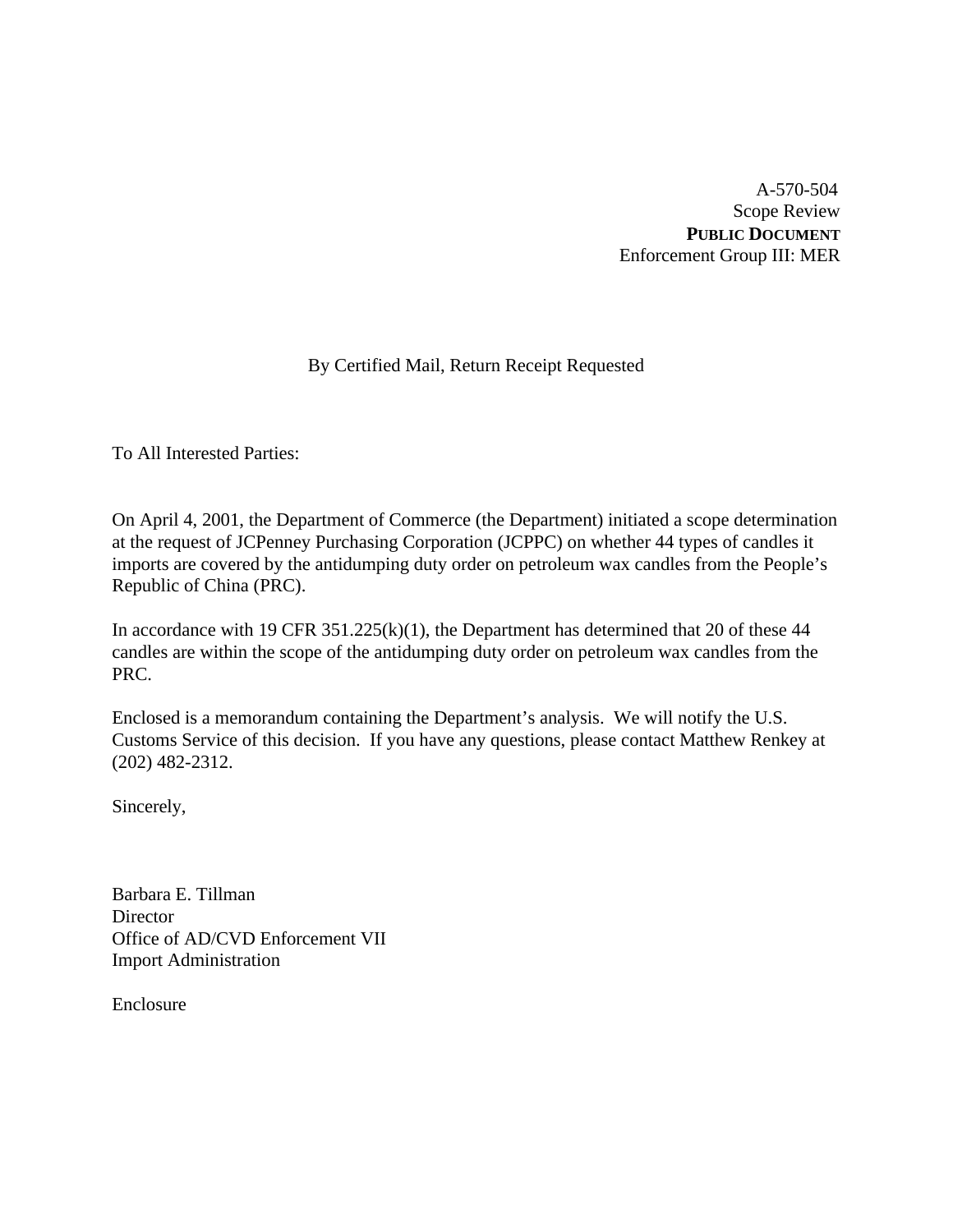A-570-504 Scope Review **PUBLIC DOCUMENT** Enforcement Group III: MER

| <b>MEMORANDUM FOR:</b> | Joseph A. Spetrini<br><b>Deputy Assistant Secretary</b><br><b>Enforcement Group III</b>                                                                                   |
|------------------------|---------------------------------------------------------------------------------------------------------------------------------------------------------------------------|
| FROM:                  | Barbara E. Tillman<br>Director<br>Office of AD/CVD Enforcement VII                                                                                                        |
| <b>SUBJECT:</b>        | Final Scope Ruling; Antidumping Duty Order on Petroleum Wax<br>Candles From the People's Republic of China (A-570-504);<br><b>JCPenney Purchasing Corporation (JCPPC)</b> |

#### **Summary**

On February 27, 2001 and April 4, 2001, $^1$  the Department of Commerce (the Department) received requests from JCPenney Purchasing Corporation (JCPPC) for a scope ruling on 44 candles to determine if they are covered by the antidumping duty order (the Order) on petroleum wax candles from the People's Republic of China (PRC) (Petroleum Wax Candles from the PRC, 51 FR 25085 (July 10, 1986)). The National Candle Association (NCA), petitioner in this case, submitted comments on JCPPC's request on March 30, 2001. In accordance with 19 CFR  $351.225(k)(1)$ , we recommend that the Department determine that 20 of JCPPC's candles are covered by the scope of the antidumping duty order on petroleum wax candles from the PRC.

#### **Background**

The Department received JCPPC's request for a scope ruling in proper form on February 27, 2001 and April 4, 2001. The NCA's timely comments followed on March 30, 2001.

<sup>&</sup>lt;sup>1</sup>JCPPC sent several different requests which arrived at the Department on different dates; however, section 351.103(b) of the Department's regulations states that "no document will be considered as having been received by the Secretary unless it is submitted to the Central Records Unit (CRU) with the date and time of receipt." Since JCPPC's requests arrived directly at the mail stop for the office handling this scope determination and not to the Central Records Unit, the scope requests were collectively filed by the Department at one time after confirming with JCPPC that all had arrived (in this case, February 27, 2001). The Department received an additional scope request for one candle on March 16, 2001. Since this document was received directly by the analyst and not CRU, it was filed by the Department on April 4, 2001 as an addition to the February 27, 2001 request.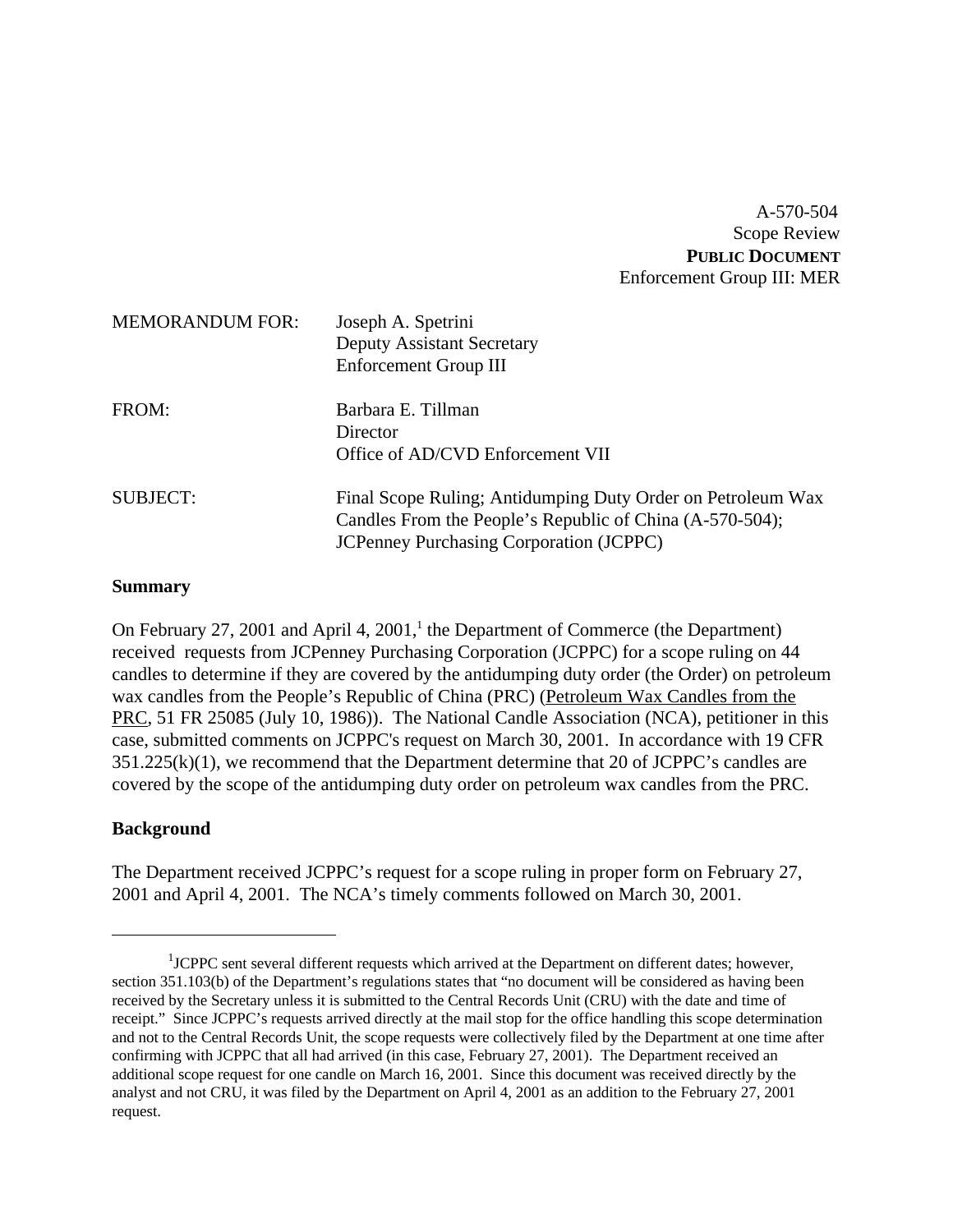The regulations governing the Department's antidumping scope determinations are found at 19 CFR 351.225. On matters concerning the scope of an antidumping duty order, the Department first examines the descriptions of the merchandise contained in the petition, the determinations of the Secretary and the International Trade Commission (the Commission), the initial investigation, and the antidumping duty order. This determination may take place with or without a formal inquiry. If the Department determines that these descriptions are dispositive of the matter, the Department will issue a final scope ruling as to whether or not the subject merchandise is covered by the order. *See* 19 CFR 351.225(d).

Conversely, where the descriptions of the merchandise are *not* dispositive, the Department will consider the five additional factors set forth at 19 CFR 351.225(k)(2). These criteria are: i) the physical characteristics of the merchandise; ii) the expectations of the ultimate purchasers; iii) the ultimate use of the product; iv) the channels of trade in which the product is sold; and v) the manner in which the product is advertised and displayed. The Department applies these criteria when it is unclear whether the product which is the subject of the scope ruling fits within the product descriptions contained in the petition, the determinations of the Secretary and the Commission, the investigation, and the order. The determination as to which analytical framework is most appropriate in any given scope inquiry is made on a case-by-case basis after consideration of all evidence before the Department.

In the instant case, the Department has evaluated JCPPC's request in accordance with 19 CFR  $351.225(k)(1)$ ; the descriptions of the products contained in the petition, the final determinations of the Secretary (including prior scope determinations) and the Commission, the initial investigation, and the antidumping duty order are, in fact, dispositive.

Documents and parts thereof from the underlying investigation deemed relevant by the Department to this scope ruling were made part of the record of this determination and are referenced herein. Documents that were not presented to the Department, or placed by it on the record, do not constitute part of the administrative record for this scope determination.

In its petition of September 4, 1985, the National Candle Association requested that the investigation cover:

[c]andles [which] are made from petroleum wax and contain fiber or paper-cored wicks. They are sold in the following shapes: tapers, spirals, and straight-sided dinner candles; rounds, columns, pillars; votives; and various wax-filled containers. These candles may be scented or unscented ... and are generally used by retail consumers in the home or yard for decorative or lighting purposes (Antidumping Petition, September 4, 1985 at 7).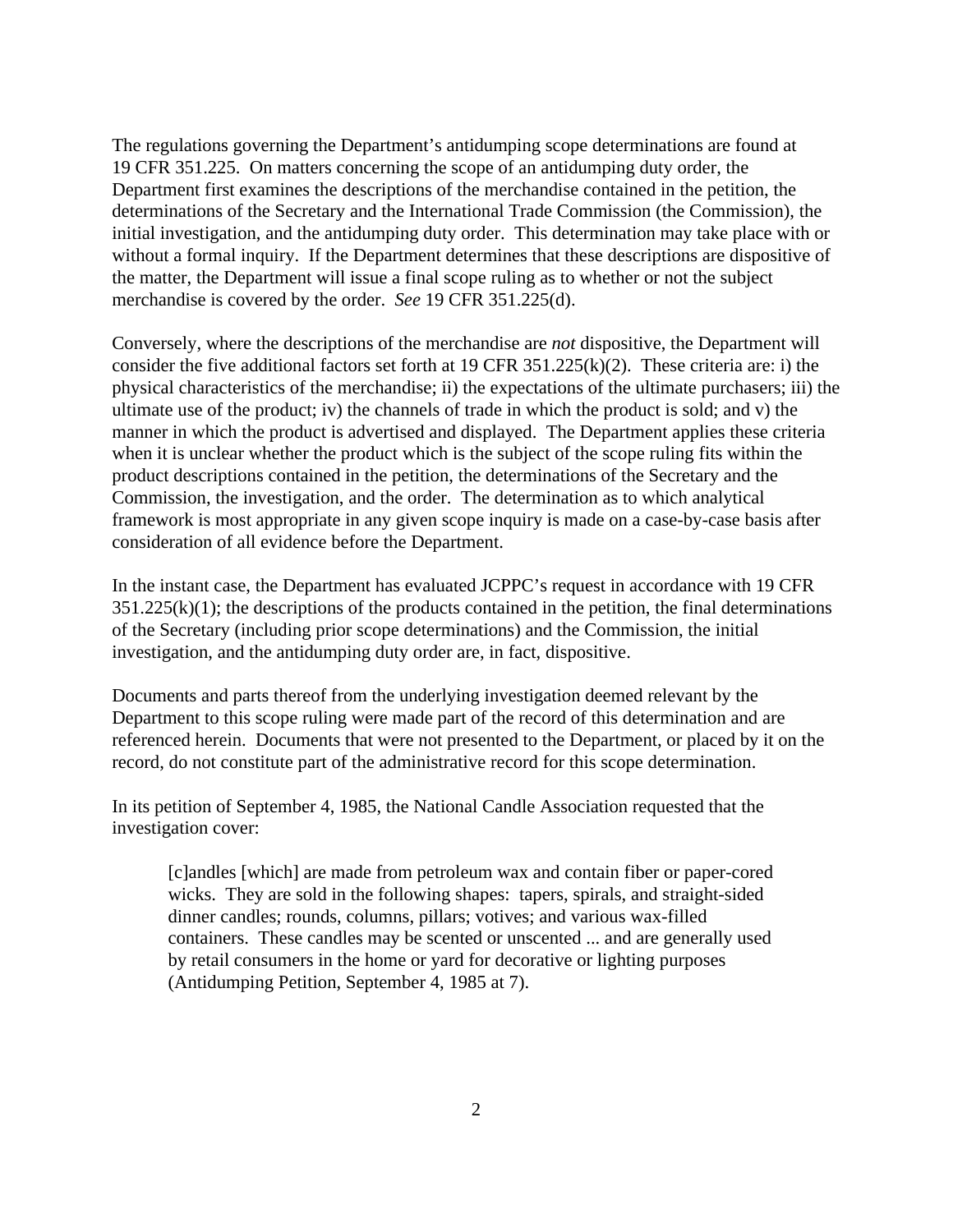The Department defined the scope of the investigation in its notice of initiation. This scope language carried forward without change through the preliminary and final determinations of sales at less than fair value and the eventual antidumping duty order:

certain scented or unscented petroleum wax candles made from petroleum wax and having fiber or paper-cored wicks. They are sold in the following shapes: tapers, spirals, and straight-sided dinner candles; rounds, columns, pillars, votives; and various wax-filled containers (*Petroleum Wax Candles from the People's Republic of China: Initiation of Antidumping Duty Investigation*, 50 FR 39743 (September 30, 1985); *see also Preliminary Determination of Sales at Less Than Fair Value,* 51 FR 6016 (February 19, 1986), *Final Determination,* 51 FR 25085 (July 10, 1986), and *Antidumping Duty Order: Petroleum Wax Candles from the People's Republic of China* 51 FR 30686 (August 28, 1986)).

The Commission adopted a similar definition of the "like product" subject to its determinations, noting that the investigations did not include "birthday, birthday numeral and figurine type candles" (*Determinations of the Commission (Final)*, USITC Publication 1888, August 1986, at 4, note 5, and A-2 (Commission Determination)).

Also of relevance to the present scope inquiry is a notice issued to the United States Customs Service in connection with a July 1987 scope determination, which states:

The Department of Commerce has determined that certain novelty candles, such as Christmas novelty candles, are not within the scope of the antidumping duty order on petroleum-wax candles from the People's Republic of China (PRC). Christmas novelty candles are candles specially designed for use only in connection with the Christmas holiday season. This use is clearly indicated by Christmas scenes and symbols depicted in the candle design. Other novelty candles not within the scope of the order include candles having scenes or symbols of other occasions (*e.g.*, religious holidays or special events) depicted in their designs, figurine candles, and candles shaped in the form of identifiable objects (*e.g.*, animals or numerals), (CIE N-212/85, September 21, 1987; Letter from the Director, Office of Compliance, to Burditt, Bowles & Radzius, Ltd., July 13, 1987, "Customs Notice").

#### **JCPPC's Scope Request**

JCPPC argues that its models subject to this inquiry are: i) novelty candles eligible for the holiday novelty exemption, bearing holiday motifs that cannot be removed without damaging the candle; ii) novelty candles in the shape of identifiable objects; or, iii) in shapes not outlined in the scope of the Order. JCPPC included a sample of each candle with its scope request.

### **The National Candle Association's Comments**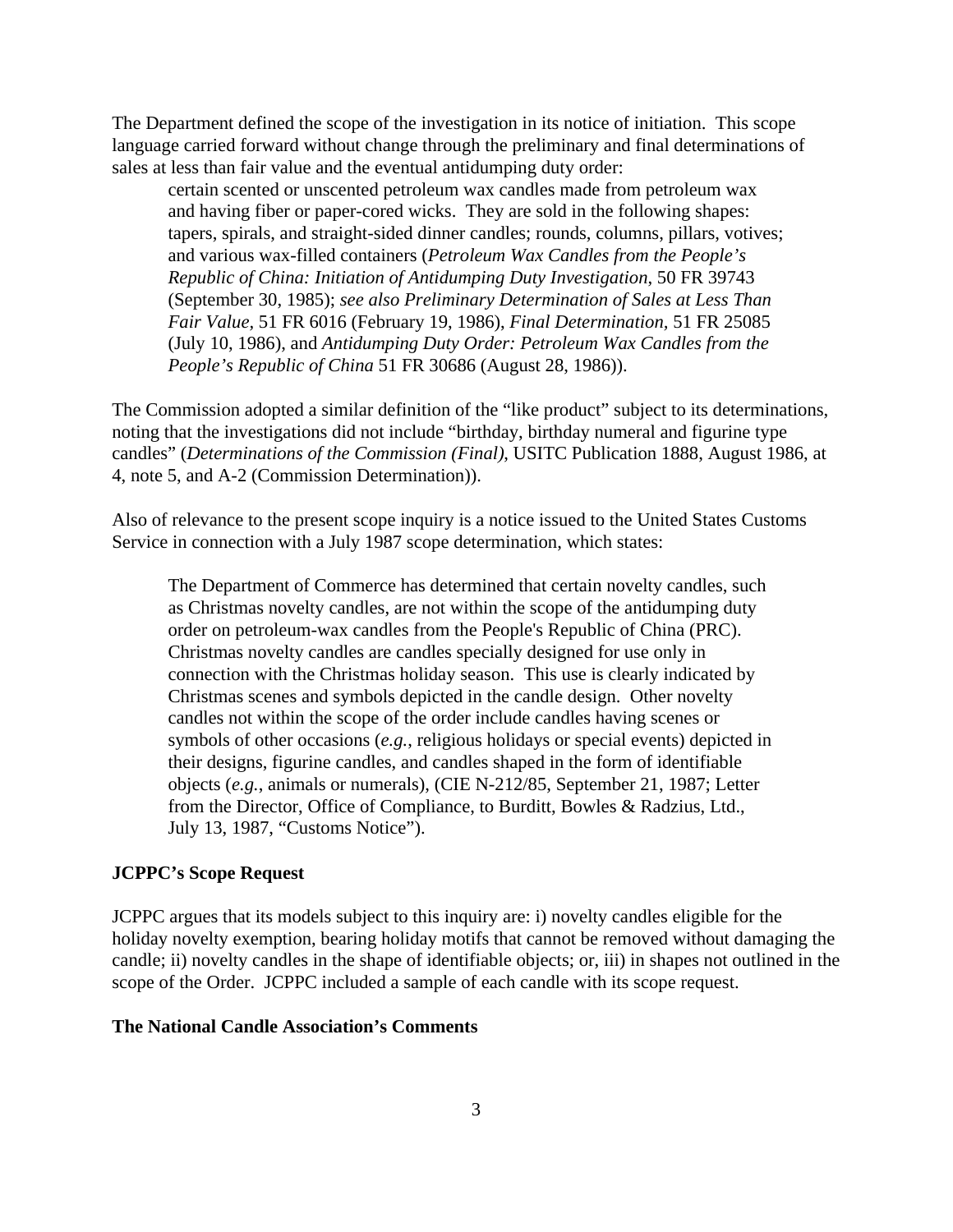In its comments, the NCA retraces the history of this antidumping duty order, including the import surges and resultant injury suffered by domestic manufacturers which prompted the original September 1985 antidumping petition. Turning specifically to JCPPC**'**s request, petitioner asserts that, "Commerce has denied exclusion to candles that depict scenes, symbols or items related to late fall and winter months, or mere generic decorations, such as flowers, leaves, berries, jingle bells or winter scenes. . .Commerce found that [the] bell, reindeer, tree and starshaped wax-filled terra cotta containers are within the scope of the Order. (NCA's comments at 4). The NCA also argues that "[t]he angel has become a very popular icon on countless types of non-Christmas products for year-round consumption" (NCA's comments at 5). The NCA also notes throughout its comments that JCPPC may not yet have imported some of the candles included in the request.

The NCA concludes by noting what it characterizes as the long standing efforts of candle importers to "evade or circumvent the Order. The Order is vital to the survival of the U.S. candle industry. JCP[PC] is now asking Commerce to narrow the scope of the Order so that it excludes everyday candles claiming that they are novelty candles. Commerce does not have the legal authority to narrow the scope of the Order. Furthermore, if Commerce grants JCP[PC]'s requests, it will severely damage the efficacy of the Order" (NCA's comments at 12).

#### **JCPPC's Rebuttal**

JCPPC maintains that all, or nearly all, of the candles in its scope request should be excluded from the scope of the Order because they are festive articles, shapes not included in the scope of the Order, because they are not petroleum wax candles, or because they lack other core characteristics of the candles subject to the Order (JCPPC's Rebuttal at 2).JCPPC also contends that the Department does indeed have the authority to make scope determinations prior to the importation of subject merchandise (JCPPC's Rebuttal at 6).

#### **Analysis**

The three factors noted above are those which JCPPC contends render its candles outside the scope of the Order as holiday novelty candles. With regard to the matter of issuing scope rulings prior to importation, at least one of each candle has entered the United States, and 19 CFR 351.225 grants the Department broad authority to issue a scope ruling. With regard to some of JCPPC's candles and for the reasons discussed below, the Department cannot subscribe to JCPPC**'**s interpretation of the scope of the Order. Some of JCPPC's candles are, however, eligible for novelty exemptions as either holiday novelty candles or novelty candles in the form of identifiable objects. When determining whether or not a particular product claimed as a holiday novelty candle is within the scope of the Order, the Department's first line of inquiry is whether the shape of the candle is one delineated in the language of the Order's scope, *i.e.*, "tapers, spirals, and straight-sided dinner candles; rounds, columns, pillars, votives; and various wax-filled containers." As explained in the September 1987 Customs Information Exchange notice CIE N-212/85 and in previous scope rulings by the Department, novelty candles which are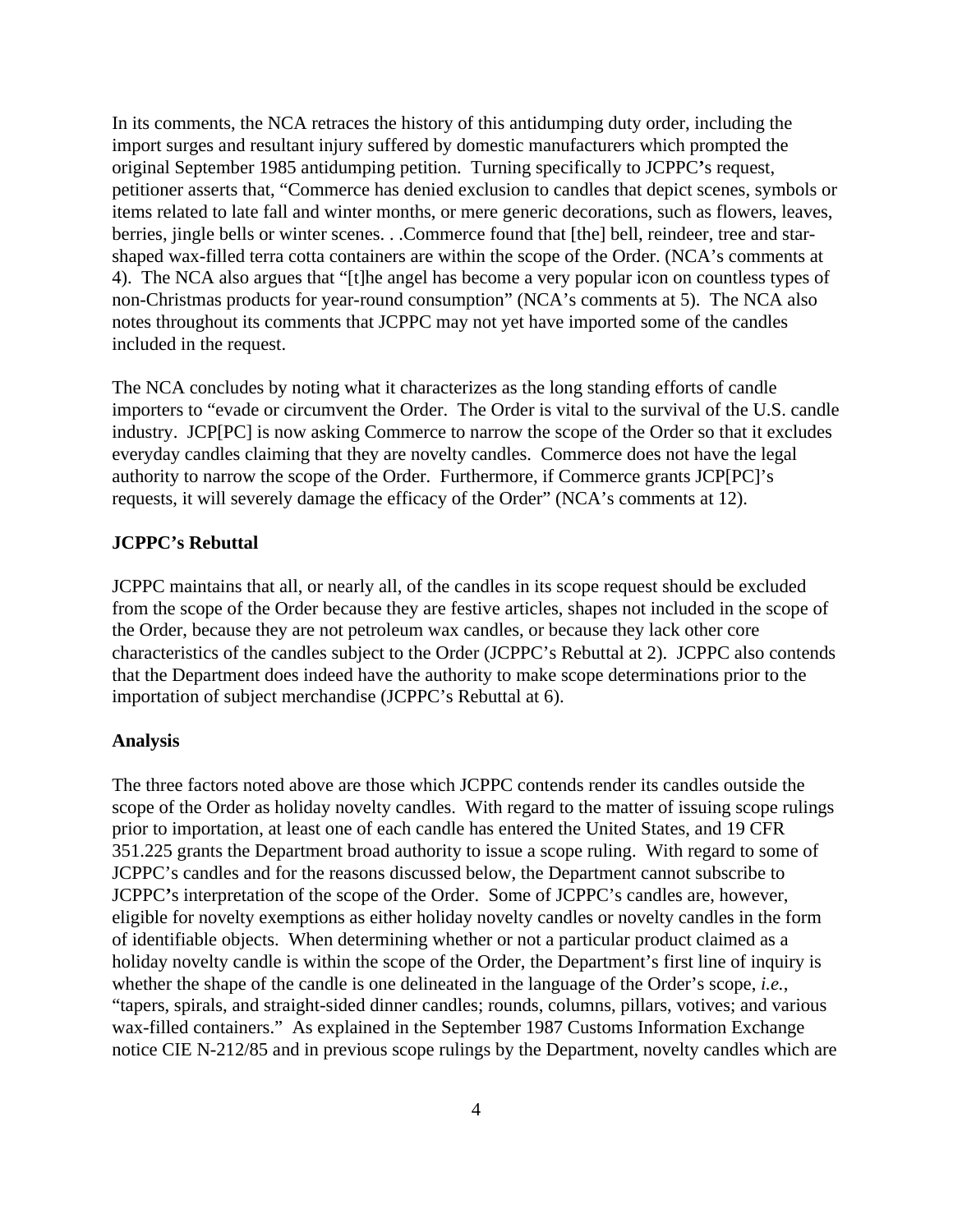in a shape otherwise within the scope of the Order fall outside the scope of the Order due to the characteristic that renders them novelty candles. Characteristics that can exclude a candle from the Order's scope under the novelty exemption are limited to: i) if a candle depicts scenes or symbols of a specific holiday; ii) if a candle is in the form of a figurine; and iii) if a candle is in the shape of an identifiable object.

JCPPC's candles are numbered in the order they appear in its February 27, 2001 request, with the additional candle from the March 16, 2001 submission being the last. For some of its candles, JCPPC did not contend that they were outside the scope of the Order. We list these at the end of the **Analysis** section, but we use the numbers in which they appeared in JCPPC's request. Each candle's style or lot number is also designated. With respect to the instant request, a determination for each of JCPPC's candles follows below.

### **1. Dark Green Holly Pillar (Style #X0103(P6)36)**

JCPPC contends that the molded, raised holly images found on this item are symbols of Christmas and therefore render this candle outside the scope of the Order. The Department agrees with this assertion. The holly images represent significant decorations and are visible from multiple angles. While holly has green leaves and red berries, and the images on the candle are a uniform green color with gold-colored dusting, the designs are clearly recognizable as holly. This candle is therefore ruled to be outside the scope of the Order. This decision is consistent with Springwater Cookie & Confections v. United States (Slip Op. 96-160, CIT, September 25, 1996), which determined that holly is a symbol of Christmas, and that candles bearing holly motifs are excluded from the scope of the Order.

#### **2. Dark Green "Cracked" Holly Pillar (Style #X0105(36))**

JCPPC contends that the molded, raised holly images found on this item are symbols of Christmas and therefore render this candle outside the scope of the Order. The Department agrees with this assertion. The candles has holly leaves and berries intermingled with other types of leaves. The holly images represent significant decorations and are visible from multiple angles. While holly has green leaves and red berries, and the images on the candle are a uniform green color with gold-colored dusting, the designs are clearly recognizable as holly. This candle is therefore ruled to be outside the scope of the Order. This decision is consistent with Springwater Cookie & Confections v. United States (Slip Op. 96-160, CIT, September 25, 1996).

#### **3. Dark Red Santa Claus Pillar (Style #X0103(P3))**

This candle has two molded Santa Claus faces on opposite sides of the candle. The visages are clearly identifiable as Santa Claus, are specific to the Christmas holiday, and cannot be removed without damaging the candle. This candle is thus eligible for a holiday novelty exemption as described in the **Background** section of this determination.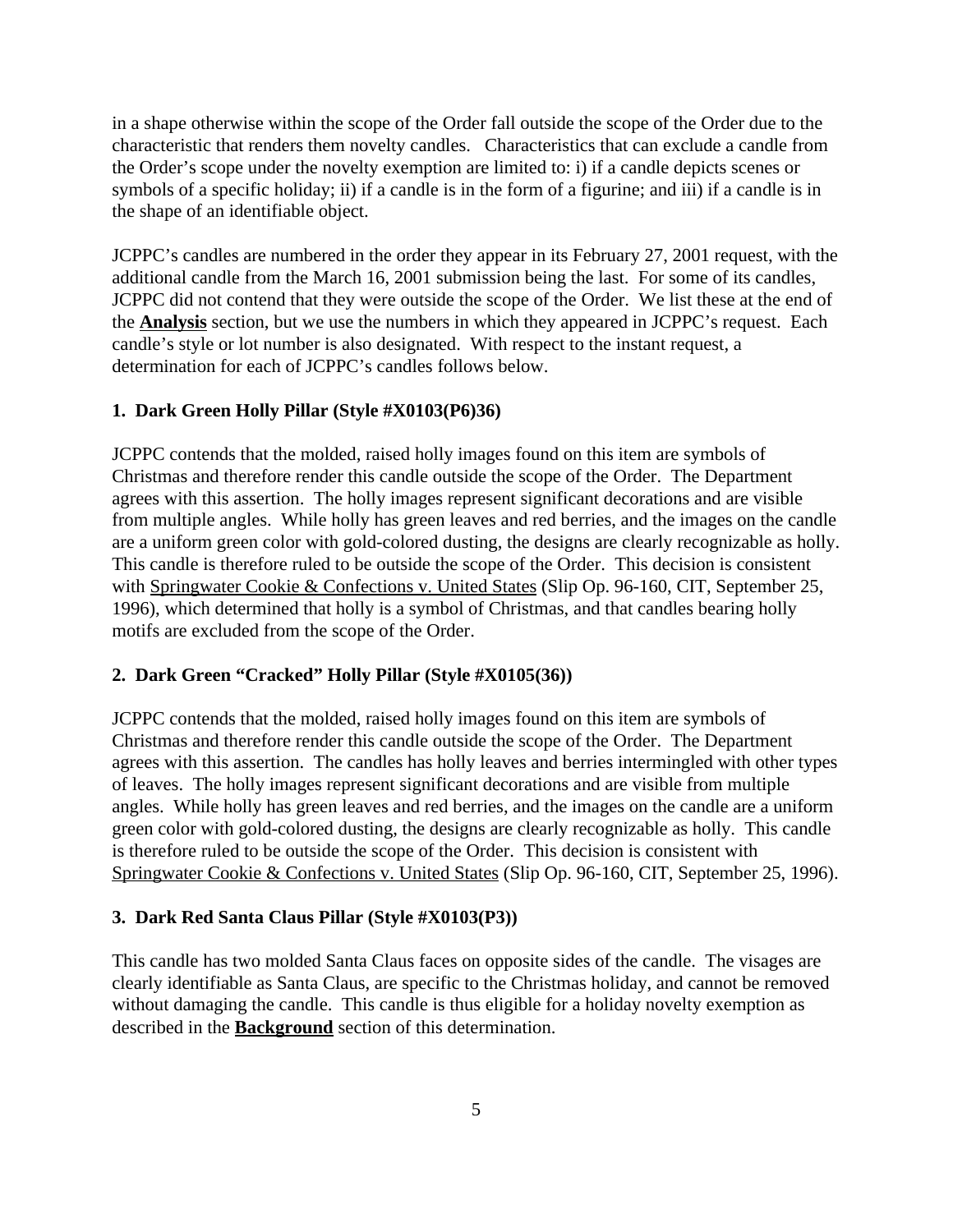#### **4. Dark Green Holly Pillar (Style #X0103(P2))**

JCPPC contends that the molded, raised holly images found on this item are symbols of Christmas and therefore render this candle outside the scope of the Order. The Department does not agree with this assertion. While holly is a symbol of Christmas, the botanical design on this candle neither resembles actual holly leaves and berries nor the holly designs on JCPPC's other candles which have been deemed outside the scope of the Order. Unlike actual holly plants, the design on this candle features a cluster of numerous berries surrounded by leaves which fan out in all directions. The leaves themselves do not resemble typical holly leaves. Thus, the Department cannot exclude this item from the scope of the Order.

#### **5. Ivory Pillar with Bells (Style #X0103(P4))**

Similar in design to candle #3, this candle has the images of two bells (in lieu of the Santa Claus faces) molded on opposite sides of the candle. Nothing about bells, however, is specific to the Christmas holiday. In fact, bells are used for a wide variety of occasions, such as weddings and baby showers. In a previous ruling, the Department found that a "Christmas Bells" candle was outside the scope of Order, but it made that determination because, in addition to the bells, other Christmas-like designs, such as pine boughs and holiday bows, were present on the candle (Final Scope Ruling, Success Sales, July 27, 1994). With respect to this particular item, there are no additional ornamental features which lend a Christmas-like theme to this candle. For instance, wedding bells are often decorated with bows as well. This item therefore remains within the scope of the Order.

#### **6. Red Oval Holly Pillar (Style #X0103(P6)O)**

JCPPC contends that the molded, raised holly images found on this item are symbols of Christmas and therefore render this candle outside the scope of the Order. The Department agrees with this assertion. The holly images represent significant decorations and are visible from multiple angles. While holly has green leaves and red berries, and the images on the candle are a uniform red color with gold-colored dusting, the designs are clearly recognizable as holly. This candle is therefore ruled to be outside the scope of the Order. This decision is consistent with Springwater Cookie & Confections v. United States (Slip Op. 96-160, CIT, September 25, 1996).

#### **7. Dark Green Oval Angel Pillar (Style #X0103(P1))**

This candle has the images of the faces and wings of two angels on opposite sides of the candle. JCPPC claims that this candle should be excluded from the scope of the Order because it depicts a symbol of the Christmas holiday. However, nothing about angels is specific to the Christmas holiday. Angels are used for a wide variety of decorative purposes. JCPPC's own comments acknowledge that angels "have exclusively religious origins and continue to be closely associated with religion today" (JCPPC's Rebuttal at 9). Thus, angels are a religious symbol in general, and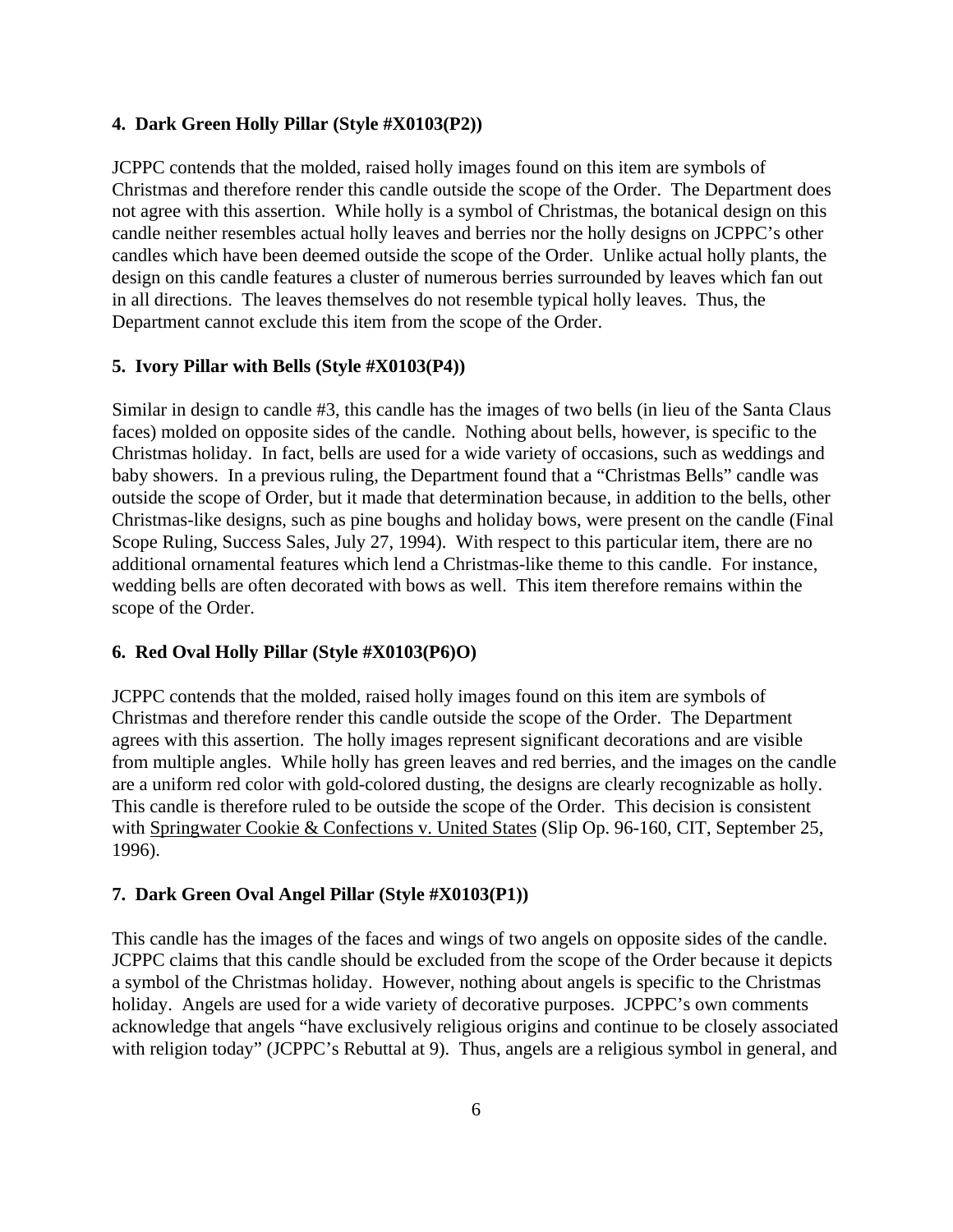are not specifically tied to the Christmas holiday. Furthermore, with respect to this particular item, there are no additional ornamental features which lend a Christmas-like theme to this candle. This item therefore remains within the scope of the Order. In a scope inquiry, the Department must focus, above all, on the product at issue, irrespective of the reasons given for marketing the product. The Department only considers secondary criteria when descriptions of the merchandise are *not* dispositive. In this case, the Department does not reach an analysis of secondary criteria, because the product description is dispositive of its inclusion in the scope.

### **9. Red House Candle (Style #X5305)**

**10. Chocolate House Candle (Style #X5304)**

# **11. Church Candle (Style #X7153)**

JCPPC claims that candles #9-11 should be found outside the scope of the Order because they are in the shape of identifiable objects. The Department agrees with this assertion. When viewed from a majority of angles, each candle is clearly identifiable as a house or church, respectively, and thus eligible for a novelty exemption. These three candles therefore are outside the scope of the Order.

### **13. Green Square Candle with Angels (Style #X0103(P1)S)**

This candle has the raised image of an angel's head, shoulders and wings on all four vertical faces. JCPPC claims that this candle should be excluded from the scope of the Order because it depicts a symbol of the Christmas holiday. However, as described above, nothing about angels is specific to the Christmas holiday. Angels are used for a wide variety of decorative purposes. Furthermore, with respect to this particular item, there are no additional ornamental features which lend a Christmas-like theme to this candle. This item therefore remains within the scope of the Order.

# **14. Red Square Candle with Holly (Style #X0103(P6)S)**

JCPPC contends that the molded, raised holly images found on this item are symbols of Christmas and therefore render this candle outside the scope of the Order. The Department agrees with this assertion. The holly images represent significant decorations and are visible from multiple angles. While holly has green leaves and red berries, and the images on the candle are a uniform red color with gold-colored dusting, the designs are clearly recognizable as holly. This candle is therefore ruled to be outside the scope of the Order. This decision is consistent with Springwater Cookie & Confections v. United States (Slip Op. 96-160, CIT, September 25, 1996).

### **15. Cream Colored Square Candle with Pinecones and Leaves (Style #X0103(P5)S)**

This candle has molded images of pinecones and leaves on all four faces of the candle. In its original request, JCPPC did not argue that this candle should be excluded from the scope of the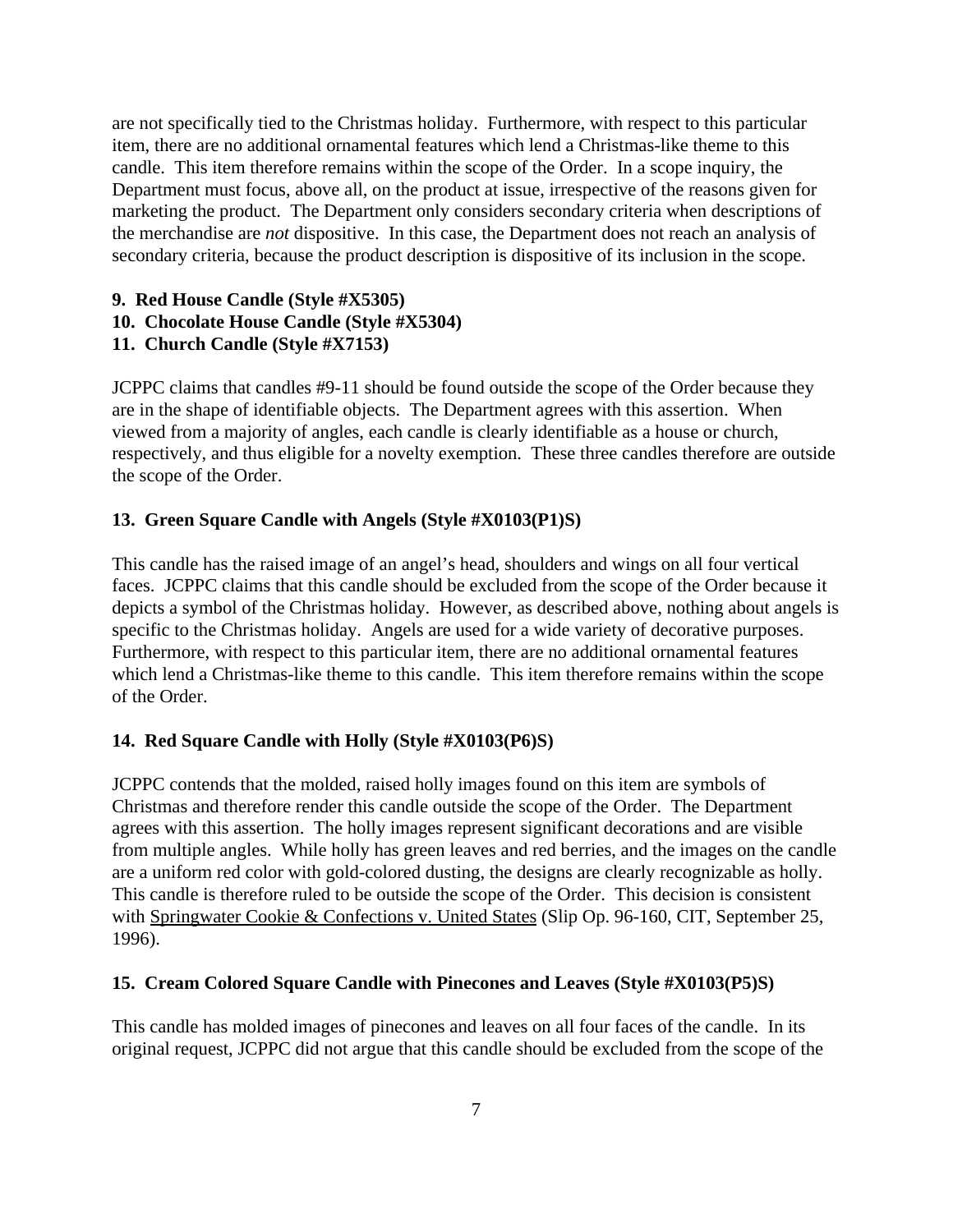Order. The NCA, in its comments, agreed, citing a prior ruling that did not exclude a candle decorated with pinecones (NCA's comments at 6). In its rebuttal, JCPPC then argued that pinecones are decorative and novel, and that this candle should be excluded from the Order. At best, however, pinecones represent general seasonal decorations and are not specific to a particular holiday. The Department, as noted by the NCA, has previously determined that candles decorated with pinecones are within the scope of the Order (Final Scope Ruling, Midwest of Cannon Falls, October 30, 1996). Therefore, this item is deemed within the scope of the Order.

### **16. Brown "JOY," "PEACE," and "NOEL" Pillar (Style #X-3)**

This is a straight-sided pillar candle with the words "joy," "peace," and "noel" inscribed on all four vertical faces. The Department has previously determined that candles with the words "Joy" and "Peace" inscribed on them are not specific to the Christmas holiday. However, the Department has ruled that a candle with "Noel" inscribed on it is outside the scope of the Order, since "Noel" is a direct reference to the Christmas holiday (Final Scope Ruling, Meijer, Inc., December 15, 1997). Therefore, the Department finds that this candle qualifies for a holiday novelty exemption and is excluded from the scope of the Order.

### **17. Cream Colored Holly Pillar (Style #C-5312-2)**

JCPPC contends that the molded, raised holly images found on this item are symbols of Christmas and therefore render this candle outside the scope of the Order. The Department agrees with this assertion. The holly images represent significant decorations and are visible from multiple angles. Holly has green leaves and red berries, and the images on the candle follow that pattern and are clearly recognizable as holly. This candle is therefore ruled to be outside the scope of the Order. This decision is consistent with Springwater Cookie & Confections v. United States (Slip Op. 96-160, CIT, September 25, 1996).

### **18. White Square Candle with Poinsettias (Style #152133B)**

This candle has the image of a red and green flower present on all four vertical faces of the candle. However, the botanical design depicted is not readily identifiable as a poinsettia, and there are no other features on this candle that would exclude it from the scope of the Order. Since the design is not identifiable as a poinsettia, the Department did not analyze whether or not such a design would be a basis for excluding a candle from the scope of the Order. The Department therefore cannot grant a holiday novelty exemption for this item, and, thus, this candle remains within the scope of the Order.

### **19. Red, White and Blue Stacked Star Candles (Lot 1432)**

### **20. Red, White and Blue Stacked Star Candles (Lot 1431)**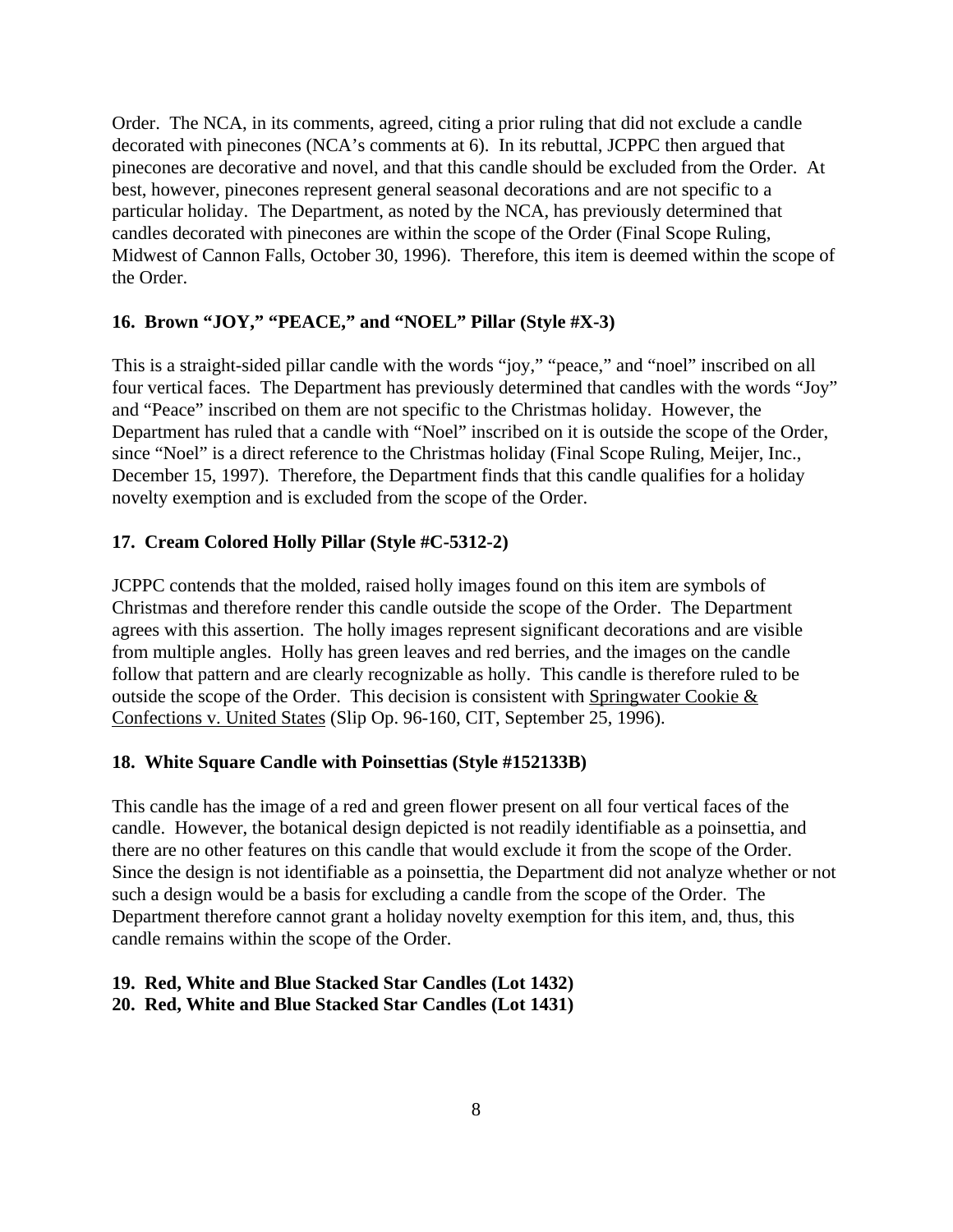JCPPC argues that these candles should be excluded from the scope of the Order because they represent identifiable objects, and that when viewed from the side, both candles are identifiable as stars. Candle #20 has the same design as #19, except that it is shorter. The Department cannot subscribe to this assertion. While the candles can be identified as stars when viewed from the top and bottom, from the side, they appear to be multi-sided pillar candles. The Department has previously ruled that similar pillar candles are within the Order's scope (Final Scope Ruling, Meijer, Inc., September 30, 1999). These candles are therefore found to be within the scope of the Order.

### **21. Hollow Candle with Tea-Light Candles (Style #X0109(R))**

The hollow "candle" does not contain a wick and is therefore not considered a candle; rather, it is a candle holder. Candle holders are not within the scope of the Order. The tea-light candles included with the set are within the scope of the Order since they are wax-filled containers (Final Scope Ruling, Simcha Candle Co., February 12, 1993).

### **22. Pinecone Tea-Light Candle (Style #NX827G16T)**

JCPPC argues that this item should be excluded from the scope of the Order because it is in the form of an identifiable object. The Department has ruled in the past that tea-light candles are within the scope of the Order as wax-filled containers (Final Scope Ruling, Simcha Candle Co., February 12, 1993). Those tea-lights were undecorated and did not have any features that would exclude them from the scope of the Order. The instant item is a tea-light, but has the form of a pinecone which rises above the metal casing. The Deparment finds that this tea-light can thus be excluded from the scope of the Order as an identifiable object.

### **23. Christmas Ornament Candle (Style #X16M)**

- **24. Pinecone Candle (Style #X0113)**
- **25. Apple Candle (Style #X0110(S6))**
- **26. Pumpkin Candle (Style #X0112(S6))**
- **27. Gourd Candle (Style #X0116(S6))**

JCPPC claims that candles #23-27 should be found outside the scope of the Order because they are in the shape of identifiable objects. The Department agrees with this assertion. When viewed from all angles, each candle is clearly identifiable, respectively, as a Christmas ornament, pinecone, fruit or vegetable, and, thus, eligible for a novelty exemption. These five candles are therefore outside the scope of the Order.

#### **28. Glass Bowl with Three Floating Snowflake Candles (Style #X0119)**

JCPPC contends that the snowflake candles should be excluded from the scope of the Order due to the fact that they are in the form of identifiable objects. However, the candles are only identifiable as snowflakes when viewed from the top, due to a molded-on snowflake pattern.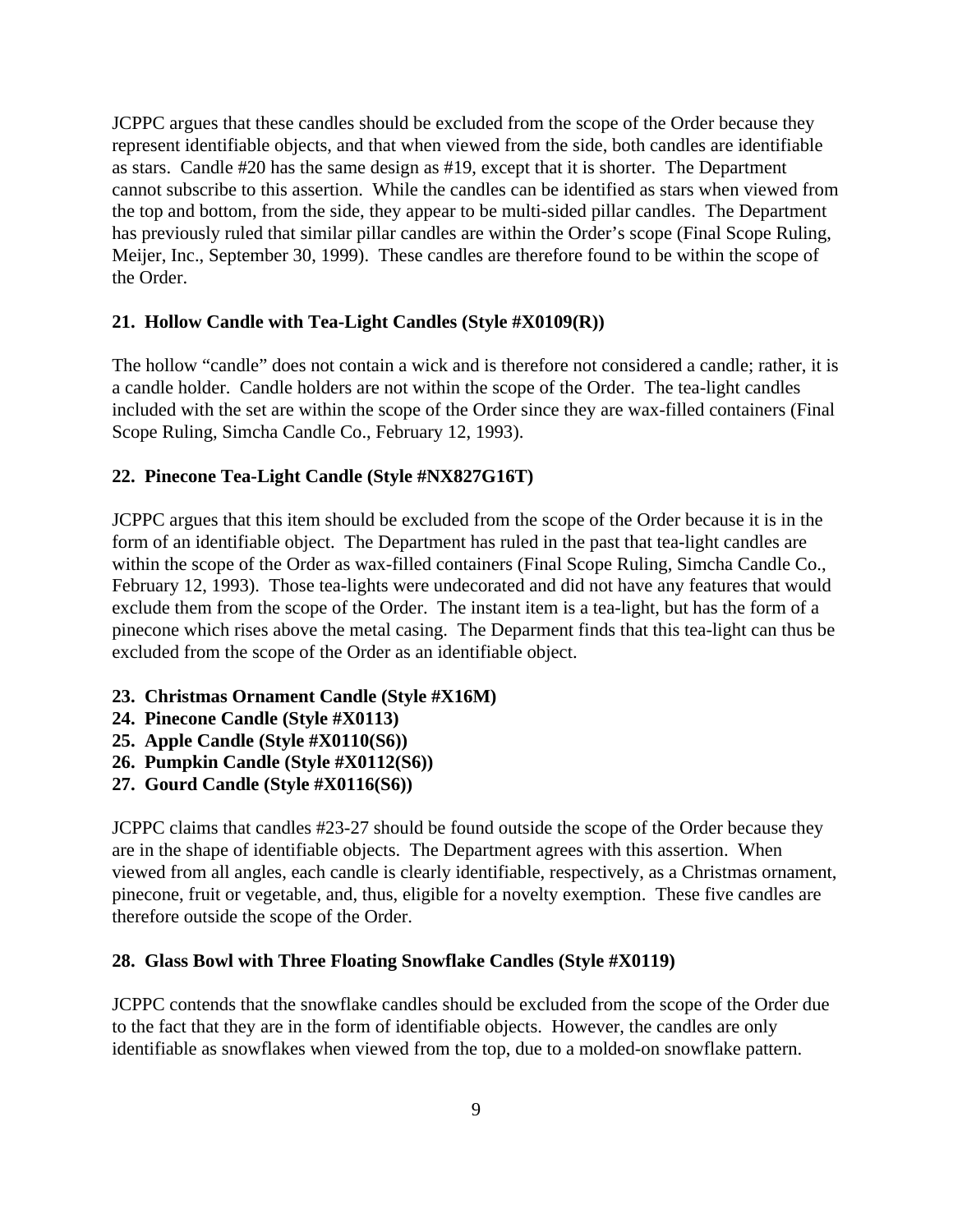The Department has ruled in the past that designs molded on the tops of candles do not render such candles identifiable objects (Final Scope Ruling, Cherrydale Farms, October 5, 2000). The candle's shape is fundamentally that of a six-sided pillar, and neither the molded snowflake pattern nor the minor rounded protuberances along the candles' edges alter that fact.

- **29. Ghost Face and Web Pillar (Style #HC0105)**
- **30. Jack-O'-Lantern, Web and Bat Pillar (Style #HC010(R))**
- **31. Set of Six Jack-O'-Lantern Tea-Light Candles (Style #HC0102)**
- **32. Set of Four Ghost Tea-Light Candles (Style #HC0103)**

JCPPC claims that candles #29-32 should be found outside the scope of the Order because they possess characteristics unique to the Halloween holiday. The Department agrees with this assertion. In a prior scope ruling, the Department ruled that candles which incorporated Jack-O'- Lanterns and ghosts in their design were specific to the Halloween holiday (Final Scope Ruling, Meijer, Inc., October 14, 1999). The designs are significant decorations and are visible from multiple angles. Each design is clearly identifiable as a Halloween symbol. The Department therefore determines that these candles qualify for a holiday novelty exemption and are excluded from the scope of the Order.

- **33. Olive-Shaped Candle with Snake Skin Pattern (Style #D4401/2)**
- **34. Block-Shaped Candle with Snake Skin Pattern (Style #D4427)**
- **37. Round-Shaped Candle with Curvy Lines (Style #D7109/1)**
- **38. Oval-Shaped Candle with Curvy Lines (Style #D5224)**

JCPPC argued in its original request that candles #33, #34 and #38 should be found outside the scope of the Order since olive, oval or block shaped candles are identifiable shapes. JCPPC did not argue in its original request that candle #37 be excluded from the scope of the Order. In its rebuttal comments, JCPPC clarifies that candle #33, while a round, should be excluded because the snake-like skin pattern makes it unique. Also in its rebuttal, JCPPC argues that candle #37 is in the shape of a round ball or sphere, and that the Department has ruled that such candles are outside the Order's scope (JCPPC's Rebuttal at 7.).

Regarding candle #33, the olive-shaped item, the Department notes that adorning a standard round candle with generic decorations is not grounds for excluding that item from the scope of the Order. Such an exclusion would lead to absurd results and be an unwarranted narrowing of the Order's scope, with generically decorated candles suitable for everyday use becoming eligible for the novelty exemption currently reserved for holiday candles, and candles in the form of identifiable objects or figurines. This candle is, therefore, within the scope of the Order.

The Department believes that candle #34, the block-shaped item, is a straight-sided column. The block shape in and of itself is not a recognizable object; furthermore, the Customs Notice, referenced in the **Background** section above, specifies that only candles in the form of recognizable *objects*, not shapes, can be excluded from the scope of the Order. The Department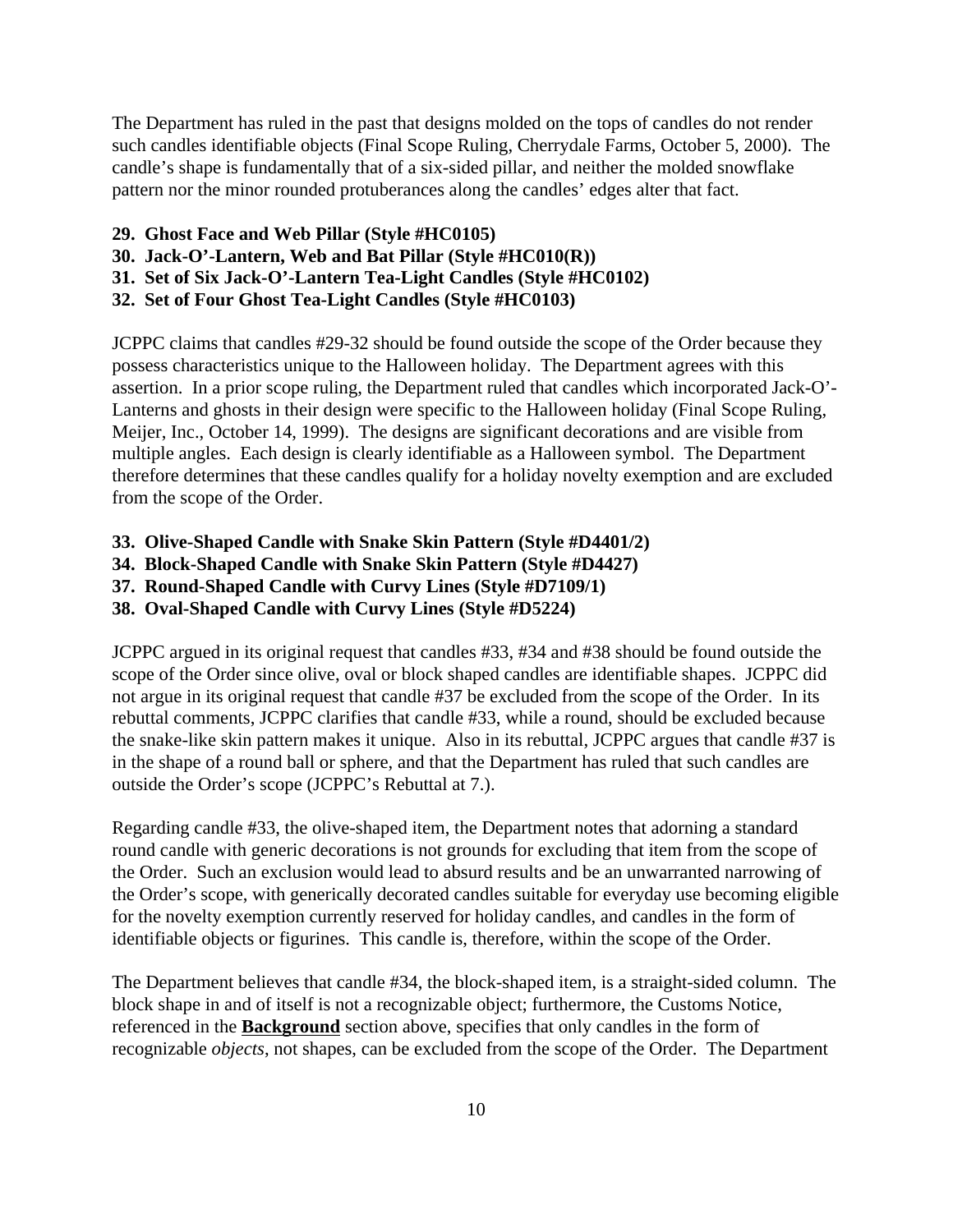has previously ruled that similar rectangular-shaped candles are straight-sided columns and within the scope of the Order (Final Scope Ruling, Barthco Trade Consultants, Inc., April 30, 2001). Likewise, the block-shaped candle also has the characteristics of a straight-sided column and is thus included within the scope of the Order.

Candle #37 is not a round ball or sphere. Rather, it is a cylindrical pillar, a common shape which is within the scope of the Order.

With respect to #38, the oval-shaped item, the Department notes that numerous other candles listed in this scope request are described by JCPPC as "oval pillars." The Department believes that candle #38 is nothing more than another version of an oval pillar and lacks any other characteristics that would render it outside the Order's scope. The Department, therefore, finds that candle #38 is an oval-shaped pillar and within the scope of the Order.

### **39. Pillar with Christmas Trees and Stars and Rose Petal Top (Style #X0102)**

This candle is a cylindrical pillar with a carved rose petal top. Engraved images of Christmas trees are visible around candle. In its original request, JCPPC did not argue that this candle should be excluded from the scope of the Order. In its comments, the NCA agreed, stating that stars and evergreen trees are not specific to the Christmas holiday (NCA's Comments at 10). In its rebuttal, JCPPC then asserts that this candle bears the carved images of Christmas trees with decorations and stars on top. The Department agrees that the Christmas tree motifs, which cannot be removed without damaging the candle, are grounds for excluding this candle from the scope of the Order, and has ruled in the past that a candle with a similar carved design is outside the scope of the Order (Final Scope Ruling, San Francisco Candle Company, Inc., February 12, 2001).

#### **40. "Build Your Own Candle" Set (Style #CX61)**

This item consists of wax chips and wicks packaged together in a bag. The package contains instructions for placing the wax chips and wicks inside a glass container to make a candle. JCPPC argued in its original request that the holly leaves and berries are identifiable objects, even though they would be melted when placed in a glass container and lit. The NCA contends that this item has wax chips and wicks which are to be placed in a container to create a candle, and that it thus should be treated as a wax-filled container. In its rebuttal comments, JCPPC contends that this item is not classifiable as a candle, but as a wax chip. The Department believes that the wax chips, which are in the form of holly leaves and berries, would be rendered largely unrecognizable when placed in a container and melted. However, JCPPC's argument that this item is not a candle is valid. As the instructions included with this item state, the wax chips and wicks included with this kit are meant to be placed inside a glass container to form a candle. However, as mentioned before, no wax container is provided with this kit. This fails to satisfy the doctrine of entireties, which has been stated as follows:

"It is now well settled that separate components covered by the same entry, although designed and intended to be used together, are not properly classifiable as an entirety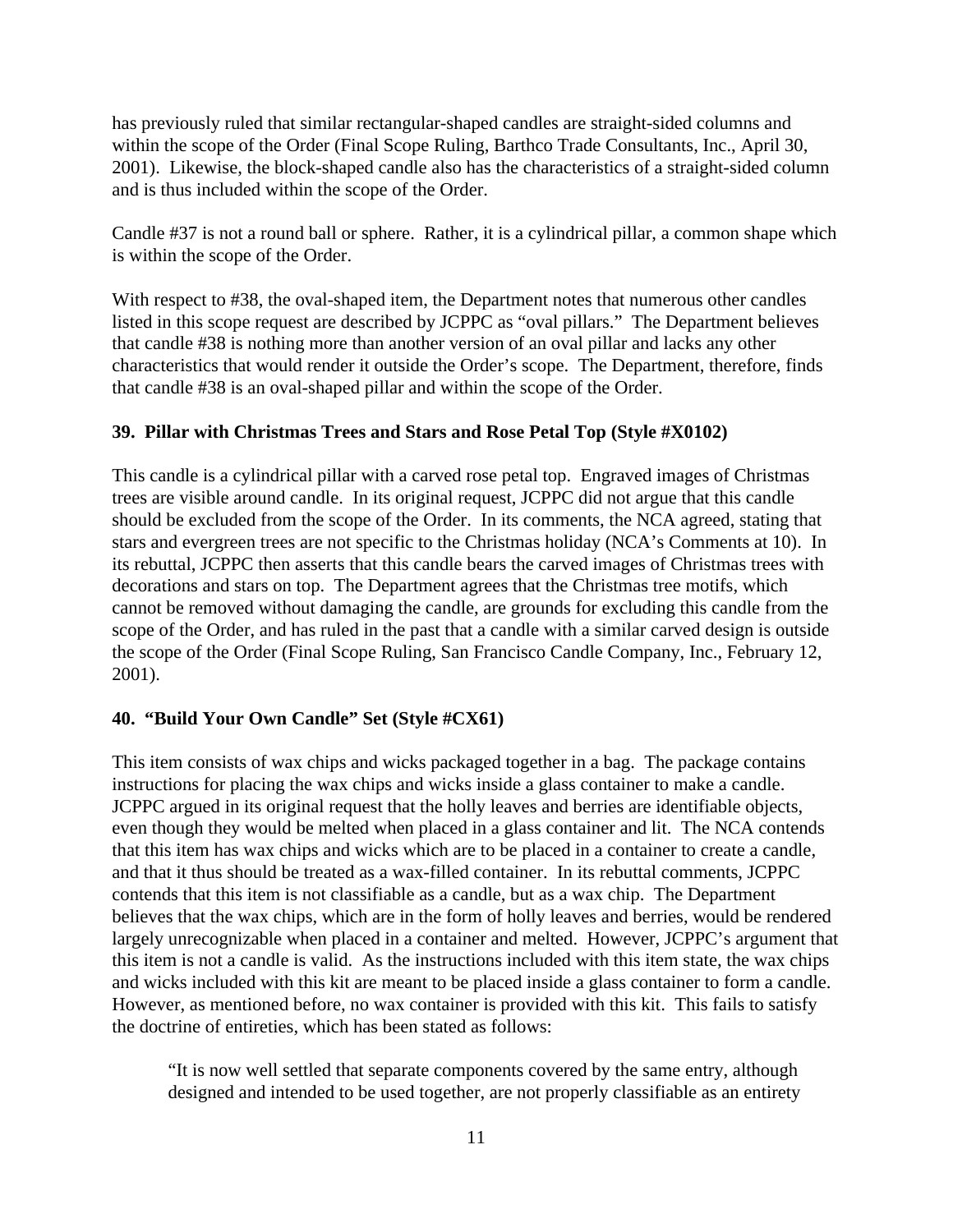where the components do not comprise a complete commercial entity, *but instead must be assembled with additional components to form a complete article of commerce*." Nichimen Co, v. United States, 5 CIT 141, 143-144, 565 F.Supp. 148, 151 (CIT 1983), affirmed, 726 F.2d, 1580 (Fed Cir. 1984).

Relying on this doctrine, the Department previously determined that a similar candle-making kit constituted a wax-filled container (Final Scope Ruling, Polardreams International, Inc., May 6, 1998). However, that kit included a glass container, and this item does not. Since the additional component (a glass container) required to make this item complete is not included with the kit, the Department finds that this item is neither a wax-filled container nor a candle within the scope of the Order.

# **41. Ocean Blue Pillar Candle (Style #SC01(46))**

# **42. Cream Colored Cube Candle with Seashells (Style #NG565)**

In its original request, JCPPC did not argue that this candle should be excluded from the scope of the Order. In its comments, the NCA agreed, stating that a candle with seashell designs has been found to be within the scope of the Order (NCA's Comments at 8). In its rebuttal, JCPPC contends that seashells are decorative and novel, and that the candles should be excluded from the Order. The Department has ruled in the past that generic or seasonal decorations, including specifically seashells, are not grounds for excluding a particular candle from the Order's scope (Final Scope Ruling, American Greetings, May 4, 2000 and Final Scope Ruling, Midwest of Cannon Falls, October 30, 1996). Therefore, these candles remain within the scope of the Order.

# **43. 58 Percent Palm Oil/ 42 Percent Petroleum Wax Square Candle with Santa Figures (Style #152133C)**

JCPPC argues that only candles in which petroleum wax is the majority component should be included in the scope of Order. Consistent with our most recent ruling on candles in which petroleum wax was not the majority component, and per the Commission's definition that petroleum wax candles are those composed of over 50 percent petroleum wax, the Department agrees that this item should be excluded from the scope of the Order (Final Scope Ruling, Ocean State Jobbers, December 18, 1998 and *Candles from the People's Republic of China, USITC Pub. 1888*, Aug. 1986, 4-5). Furthermore, the Santa figures found on all four sides of the candle would exempt this candle from the Order due to the holiday novelty clause.

# **44. Round Candle with Star Cutout (Lot 1414)**

This candle is approximately ten inches in diameter and two inches tall. JCPPC contends that the star cutout in the center of the candle can be seen from a distance since the candle is only two inches tall. However, the star cutout does not fundamentally alter that candle's shape as that of a round. The Department has previously determined that short rounds are covered by the Order (Final Scope Ruling, Cherrydale Farms, October 5, 2000). This candle is, therefore, within the scope of the Order.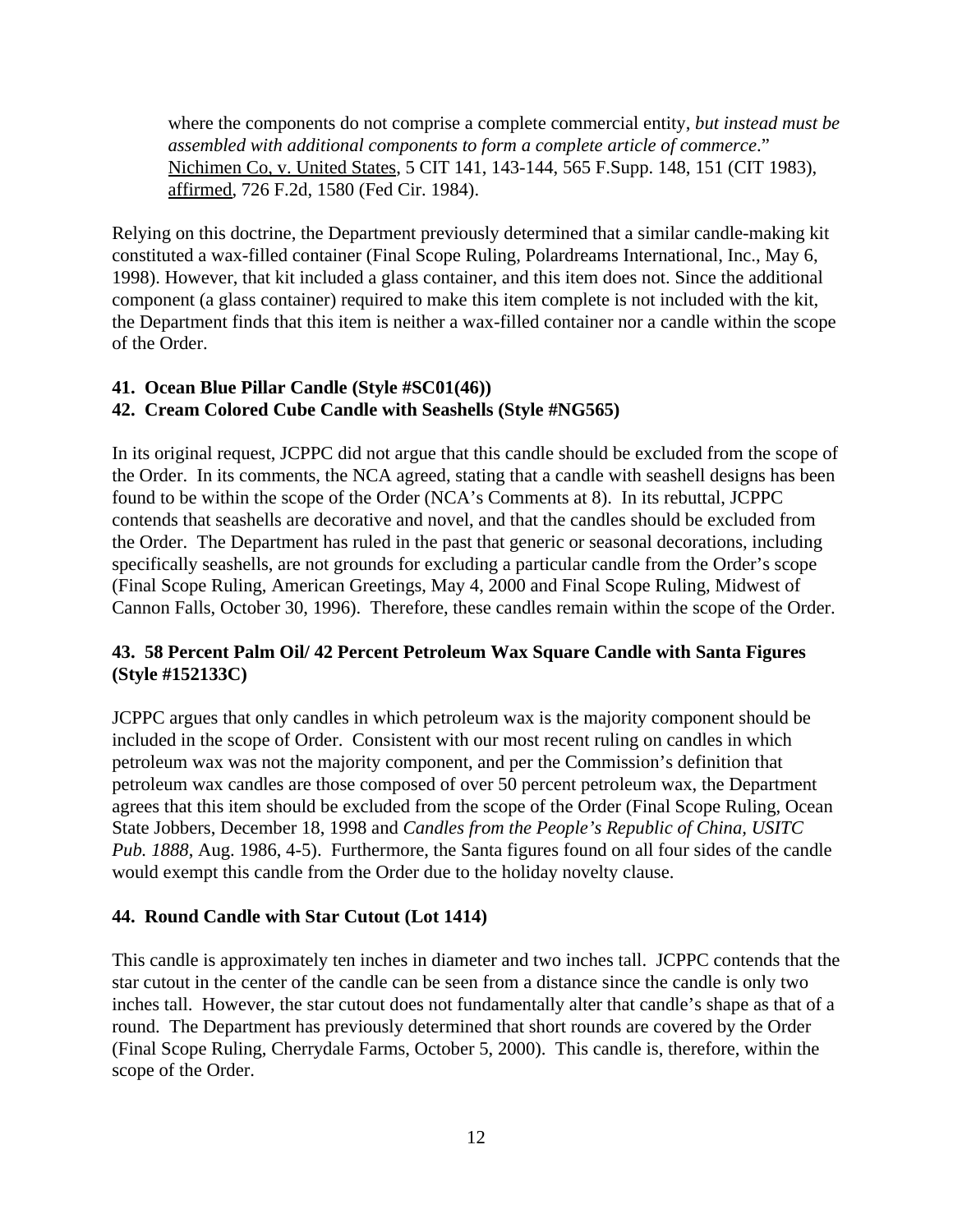Neither in its original request, nor in its rebuttal to the NCA's comments, did JCPPC state that it believed the following candles are outside the scope of the Order:

- **8. Red Oval Pinecones and Leaves Pillar (Style #X0103(P5)O)**
- **12. Cream Colored Square Candle with Embedded Gold Foil (Style #C-901-2G)**
- **35. Column with Snake Skin Pattern (Style #D6259)**
- **36. Column with Curvy Lines (Style #D7109/2)**

Accordingly, the Department did not analyze whether or not these items would be excluded from the scope of the Order. As such, these candles remain within the scope of the Order.

JCPPC also contends that its square-shaped candles are not within the scope of the Order because that shape was not designated in the scope language of the petition and investigation. However, the Department has previously determined that square or cube-shaped candles are within the scope of the Order (Final Scope Ruling, American Fun & Toy Creators, Inc., September 30, 1999; and Final Scope Ruling, Mervyn's, December 9, 1996). The Department also determined that cube-shaped candles possess the characteristics of straight-sided pillar candles, and are therefore within the Order's scope.

JCPPC also claims that some of its candles should be classified as festive articles under the Harmonized Tariff Schedule of the United States (HTSUS), pursuant to Midwest of Cannon Falls v. United States, (Slip Op. 96-19, CIT, January 18, 1996). However, whether or not certain items are classifiable as festive articles under the HTSUS is not relevant to the Department's scope determination since it is not listed among the descriptions identified in 19 CFR 351.225(d) as applicable to scope determinations.

# **Summary**

The foregoing analysis demonstrates that in 22 of 44 cases, JCPPC's candles should be considered under the novelty exemption as either holiday candles or candles in the form of identifiable objects. Furthermore, item #43 is less than 50 percent petroleum wax and therefore outside the Order's scope, in addition to being excluded under the holiday novelty exemption. In one additional instance (item #21), the hollow candle holder is not a candle and, therefore, not within the scope of the Order. Also, item #40, the candle kit, is not candle, and is therefore excluded from the Order. Thus, a total of 24 candles are excluded from the Order's scope. Moreover, our analysis of the ease or difficulty of removing decorative figurines or images is predicated on a finding that the candles with the figurine or image would be excluded as a holiday novelty candle (Final Scope Ruling, American Greetings Corporation, May 4, 2000 at 8). Some of the designs found on JCPPC's candles are not specific to the Christmas holiday. In a scope inquiry, the Department must focus, above all, on the product at issue, irrespective of the season during which the product is sold.

JCPPC argues that its items are holiday novelty candles, novelty candles in the form of identifiable objects, in shapes not outlined in the scope of the Order, composed of less than 50 percent petroleum wax, or are not classifiable as candles. We find that 20 of JCPPC's candles,